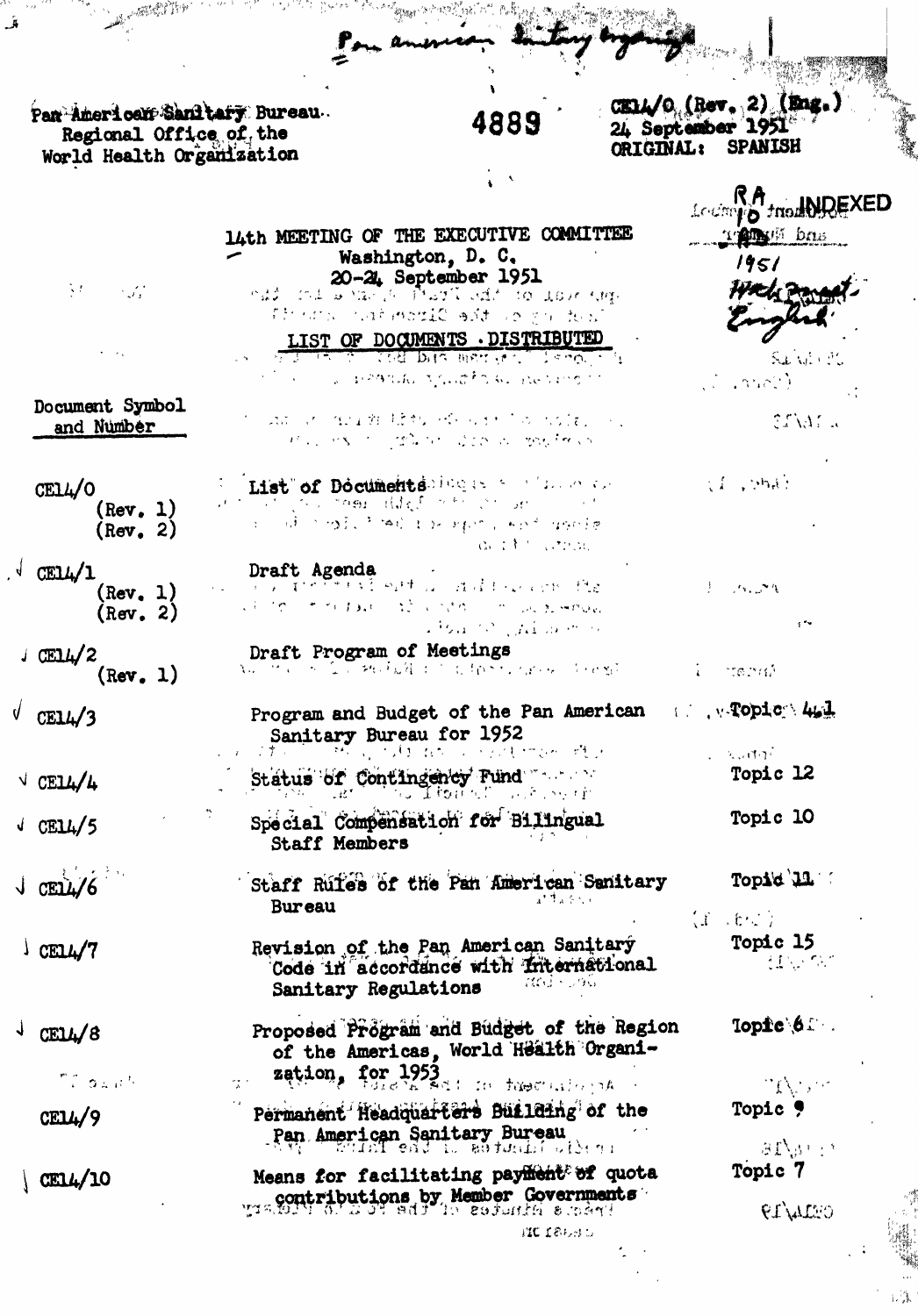|                                                                                                                                  | the property of the control of the control of          |  |
|----------------------------------------------------------------------------------------------------------------------------------|--------------------------------------------------------|--|
| $\operatorname{Cone}_{\mathcal{A}}(\mathcal{N},\mathcal{N})$ . The $\operatorname{Cone}_{\mathcal{A}}$<br>4858<br>EL FROMENT ISL | $U_{\lambda}$ or $U_{\lambda}$ CELL/Or (Rev. 2) (Eng.) |  |
| ROIXAND (P. J. J. TAN)                                                                                                           | <b>Page 2</b> Page 3 3 11 19                           |  |

| Document Symbol<br>and Number                                                 | Victoria de la provincia de la construcción de la construcción de la construcción de la construcción de la con                                                                      |                 |
|-------------------------------------------------------------------------------|-------------------------------------------------------------------------------------------------------------------------------------------------------------------------------------|-----------------|
|                                                                               | Cartham Law Contract                                                                                                                                                                |                 |
| $\frac{1}{2}$ CELL/11                                                         | 2001 At Service<br>'Approval of the Draft Agenda for the V<br>Meeting of the Directing Council                                                                                      | Topic 16        |
| $\sqrt{CEL4/12}$<br>(Corr, 1)                                                 | Proposed Program and Budget of the Pan<br>American Sanitary Bureau for 1953                                                                                                         | Topic 5         |
| $\sqrt{CEL4/13}$                                                              | Revision of the Constitution of the Pan<br>American Sanitary Organization                                                                                                           | Topic 8         |
| $\sqrt{(Add, 1)}$                                                             | Subcommittee appointed by the Executive<br>Committee at its 13th Meeting, to cone<br>sider the Proposed Revisions to the<br>Constitution                                            |                 |
| $\sqrt{\mathsf{A} \cdot \mathsf{A} \cdot \mathsf{A}}$                         | Draft Resolution on the Participation of<br>Non-Member States in Meetings of the<br>Directing Council                                                                               |                 |
| $\sqrt{\mathsf{A} \cdot \mathsf{m}}$ and $\sqrt{\mathsf{A} \cdot \mathsf{m}}$ | Draft Amendments to Rules of Procedure                                                                                                                                              |                 |
| $\sqrt{CH14/13}$ (Rev. 1)                                                     |                                                                                                                                                                                     |                 |
| Annex I<br>$\mathbf{r}$                                                       | Draft Resolution on the participation of<br>non-Member States in Meetings of the<br>Directing Council and Draft Amendments<br>to the rules of procedure of the Directing<br>Council |                 |
| $\sqrt{CETT\sqrt{TT}}$<br>(Add, 1)                                            | First Inter-American Congress of Public<br>Health                                                                                                                                   | Topic 13        |
| $\sim$ CE14/15                                                                | Précis Minutes of the First Plenary<br>Session and the session                                                                                                                      |                 |
| $\sqrt{\text{CEL4}}/16$                                                       | Précis Minutes of the Second Plenary<br>Session<br>مار بهمان ال                                                                                                                     |                 |
| $\vee$ CE14/17                                                                | $2.36 - 3.5$<br>Appointment of the Assistant Director<br>of the Pan American Sanitary Bureau                                                                                        | <b>Topic 17</b> |
| CELL/18                                                                       | Précis Minutes of the Third Plenary<br>Session and the sea                                                                                                                          |                 |
| CELL/19                                                                       | 机轻度摩擦鞋 的过去分词<br>Précis Minutes of the Fourth Plenary<br>Session                                                                                                                     | $\sim$ $\sim$   |

 $\mathcal{L}^{\text{max}}_{\text{max}}$  and  $\mathcal{L}^{\text{max}}_{\text{max}}$ 

 $\mathcal{L}^{\text{max}}_{\text{max}}$